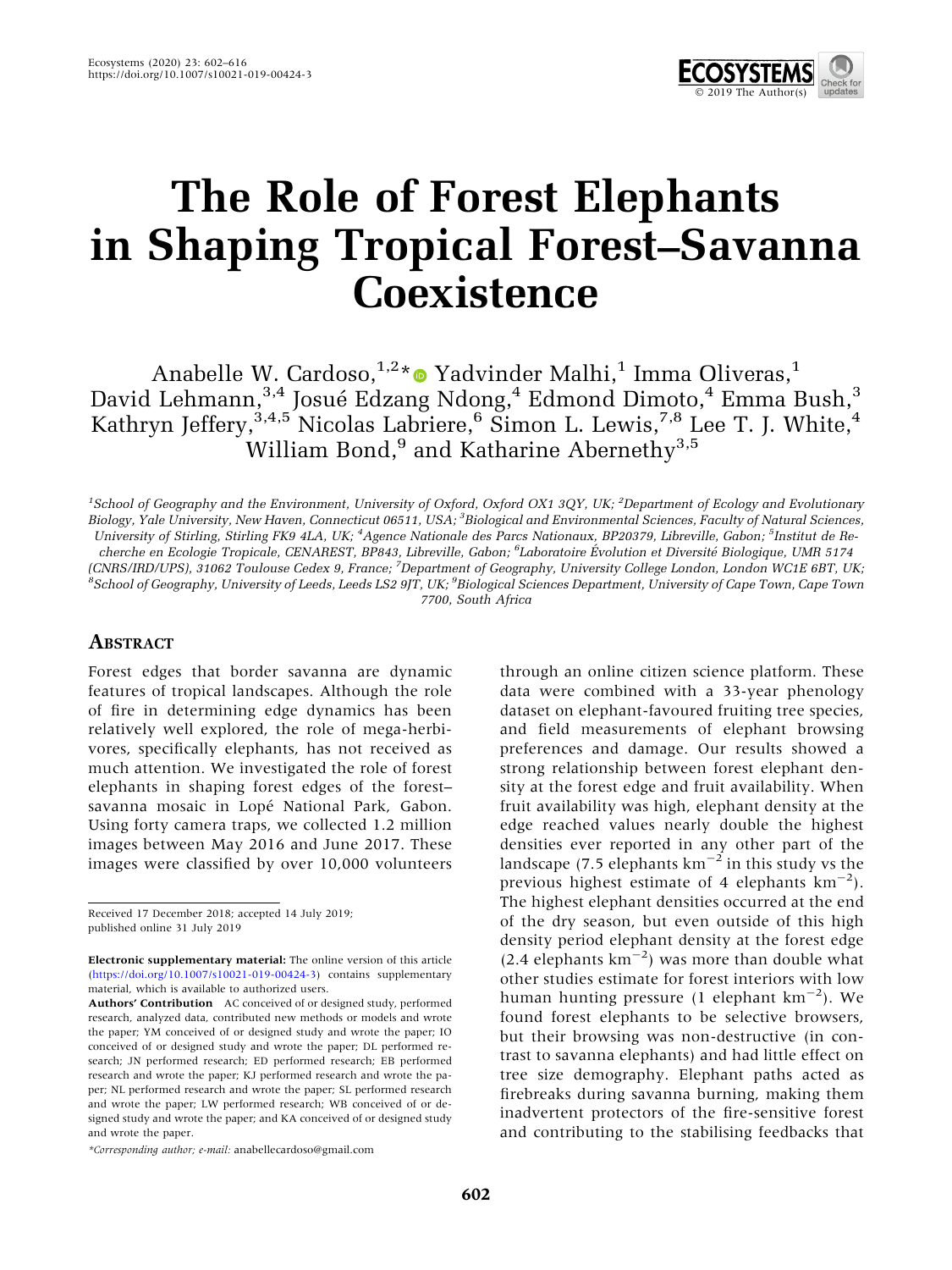allow forest and savanna to coexist in tropical landscapes.

Key words: ecosystem engineer; alternative stable states; forest elephants; Loxodonta cyclotis; fire; forest–savanna mosaic; Gabon.

## **HIGHLIGHTS**

- Mean forest elephant density at the forest edge is higher than in most of the forest interior areas.
- The forest edge is an important food resource for forest elephants, especially during the dry season.
- Elephant paths at the forest edge act as firebreaks, protecting the interior forest from burning.

## **INTRODUCTION**

Elephants are the largest living mega-herbivore and have significant impacts on the ecosystems they inhabit. For example, elephants are part of many obligate seed dispersal mutualisms and therefore affect tree recruitment patterns (Campos-Arceiz and Blake [2011](#page-12-0)).

Elephants also eat and trample established tree seedlings, which impacts species composition and vegetation structure on the local level and ecosystem services such as carbon accumulation and storage at a global scale (Poulsen and others [2013](#page-13-0); Terborgh and others [2016](#page-13-0)). African elephants form two genetically and ecologically distinct groups (Rohland and others [2010](#page-13-0); Maisels and others [2013\)](#page-13-0): the savanna elephant, Loxodonta africana (Blumenbach, 1797) and the physically smaller forest elephant, L. cyclotis (Matschie, 1900). Although both African elephant species have faced drastic population declines, recently the most severe of these has been experienced by the forest elephants of Central Africa (Maisels and others [2013;](#page-13-0) Poulsen and others [2017\)](#page-13-0). What this loss means for ecosystem functionality is not well understood, as relatively little is known about forest elephants relative to savanna elephants (Poulsen and others [2018](#page-13-0)). A better understanding of forest elephant ecology could galvanise greater support for their urgent protection.

As their name suggests, forest elephants are a forest-dwelling species, with their current range mostly enclosed within the rainforests of Central

Africa (Maisels and others [2013](#page-13-0)). However, forest elephant density varies significantly across this range (White [1994a\)](#page-14-0). In the absence of human pressure, forest elephant density is largely determined by forage availability (Blake [2002](#page-12-0)). Fruit is a large component of the forest elephant's diet (White and others [1993\)](#page-14-0), but because fruit availability can be strongly seasonal (White [1994b](#page-14-0)) there are times when forest elephants may rely more heavily on browse to fulfil their nutritional needs. Accessible browse can be scarce in the understorey of the forest interior, leading elephants to leave the forest interior to seek alternative foraging sites (Blake [2002\)](#page-12-0).

The forest edge, considered in this study to be where closed-canopy forest transitions into opencanopy savanna, may be an important alternative foraging site for forest elephants. The forest edge not only has an abundance of accessible browse, but is also home to multiple elephant-favoured fruiting species (White and others [1993](#page-14-0)) that may have complementary phenology to the fruit trees in the forest interior. At the end of the long dry season (June–September) in our study site, fruit availability is low in the forest interior, the proportion of fruit in elephant dung is at a minimum, and forest elephants are often ''visibly emaciated with only skin on their bones'' (White [1992;](#page-14-0) White and Abernethy [1997](#page-14-0); Momont [2007\)](#page-13-0) (Figure S1). It is in this season that we expect forest elephants to preferentially turn to the forest edge as an alternative foraging site. Although forest elephants have been anecdotally observed at forest edges (Momont [2007;](#page-13-0) Oliveras and Malhi [2016\)](#page-13-0), their use of this specific habitat type and how this use varies through time is yet to be quantified.

If forest elephants are using forest edges as a forage resource, it is likely they are affecting edge dynamics. Forest elephants are known to trample seedlings and snap saplings in the forest interior (Terborgh and others [2016;](#page-13-0) Rosin and others [2017\)](#page-13-0), whereas savanna elephants target mediumsized trees and cause widespread mortality within savanna (Morrison and others [2015\)](#page-13-0). If forest elephants act in a similar way at the forest edge, then edge contraction may occur. Conversely, if forest elephants disperse seeds and promote tree recruitment at the forest edge (Blake and others [2009\)](#page-12-0), as observed in the forest interior, edge expansion may occur. Forest elephants may also have an indirect stabilising effect on the forest edge, via their interactions with fire. For example, if forest elephants at the forest edge reduce fuel load by eating grass, and decrease fuel continuity by repeatedly trampling paths, they may create firebreaks. These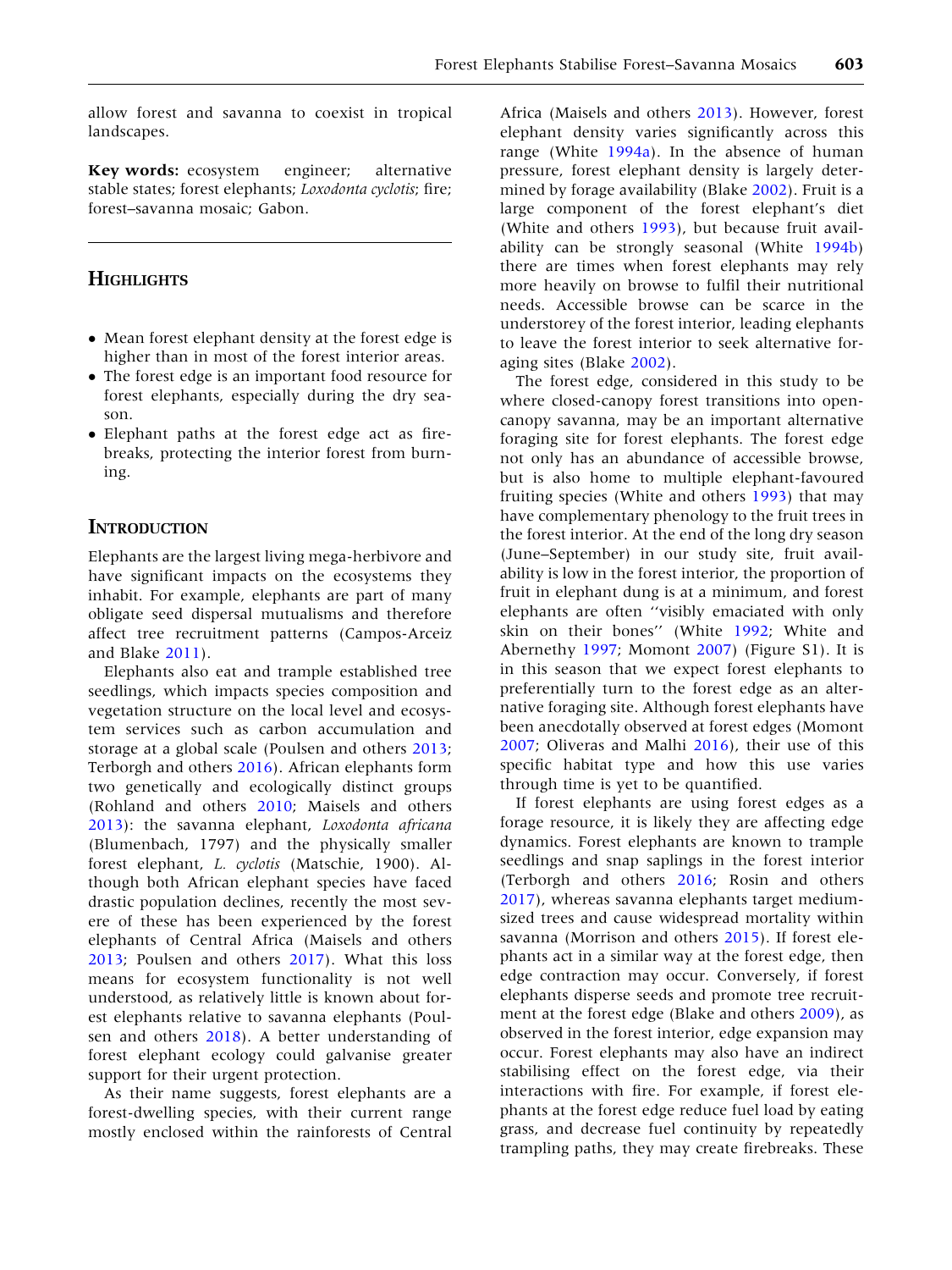firebreaks would prevent fire from spreading from frequently burnt and fire-dependent savanna into the fire-sensitive forest (Hoffmann and others [2003;](#page-13-0) Mouillot and Field [2005\)](#page-13-0).

How forest elephants affect forest edge dynamics could either mitigate or exacerbate forest encroachment. Forest encroachment, or the loss of savanna area due to expanding forest, is a pressing environmental crisis in tropical ecosystems and is occurring across sub-Saharan Africa (Mitchard and others [2009](#page-13-0); Stevens and others [2017\)](#page-13-0). Forest encroachment leads to losses in savanna biodiversity and savanna ecosystem functionality (Parr and others [2014\)](#page-13-0), and preventing it is often a key management objective within protected areas. It has been suggested that savanna elephants could prevent forest encroachment by maintaining or even creating more open landscapes (Asner and Levick [2012](#page-12-0)). However, whether forest elephants can play a similar structuring role to savanna elephants has not yet been investigated. Gabon, in Central Africa, is a stronghold for forest elephant conservation and is home to most of the remaining global population (Maisels and others [2013](#page-13-0)), making it the ideal location for such an investigation.

The objective of this study was to quantify forest elephant use of the forest edge, assess the drivers of this use and determine the consequences of this use for forest edge dynamics. We unobtrusively monitored forest elephants at forest edges at high space and time resolution using 40 motion- and heattriggered camera traps. We combined these camera trap data with field measurements of fruit phenology, vegetation structure, and elephant browsing preferences and damage to address the following research questions and hypotheses:

- (Q1) Is the forest edge an important forage resource for forest elephants?
- $H<sub>1.1</sub>$ : Forest elephant density at the forest edge will be higher, or seasonally higher, than previous density estimates made in the forest interior (White [1994a\)](#page-14-0).
- $H_{1,2}$ : Elephant use of the forest edge has distinct seasonal patterns that correlate with seasonal patterns in fruit and browse availability at the forest edge versus in the forest interior.
- (Q2) Which species do forest elephants prefer to browse at the forest edge, and is this reflected in these species' size demography?
- H2.1: Forest elephants are selective browsers at the forest edge, showing preferences for certain species and avoiding others.
- $H_{2,2}$ : Forest elephants will prefer to browse on smaller size class stems at the forest edge; therefore, the species on which they prefer to browse  $(H_{2,1})$  will have recruited fewer stems into larger size classes compared to species that they avoid browsing on.
- (Q3) Is forest elephant activity at the forest edge important for preventing savanna fires from burning into the forest?
- $H_{3,1}$ : Forest elephants' paths at the forest edge that act as firebreaks during savanna burning are more heavily used and have less grass around them than paths that do not act as firebreaks.

# **METHODS**

## Study Site

Our study site was the forest–savanna mosaic in the northern part of Lopé National Park, Gabon, in central Africa. Here, Middle Ogooué savannas (van de Weghe [2011\)](#page-14-0) interlock with continuous Lower Guineo-Congolian rainforest (White [1983](#page-14-0)), with sharp transitions or ecotones, between them (Figure S2a). An elephant path is nearly always observed running along the edge of the savanna, parallel to the forest edge (Figure S2b).

Mean annual temperature in LNP is  $24^{\circ}$ C (2003–2016) and mean annual humidity is 81% (2003–2016) (Tutin and others [2016](#page-14-0)). Mean annual rainfall is 1442 mm, with mean monthly rainfall ranging between less than 2 mm in the dry season to more than 150 mm in the wet season (1984–2016) (Tutin and others [2016\)](#page-14-0). LNP has a short (mid-December to mid-February) and a long (mid-June to mid-September) dry season, with prescribed burning occurring in the latter. Savanna burning has been used as a habitat management tool since 1993 (Jeffery and others [2014](#page-13-0)) and has been present in the landscape for at least the last 5000 years (White [2001](#page-14-0)).

# Forest Elephant Density

We estimated forest elephant density at the forest edge at forty sites using motion- and heat-triggered camera traps (Agressor No Glow, Bushnell, Kansas, USA) (Figure [1\)](#page-3-0). At each site, we attached a camera to a tree at 1–1.5 m above ground. The camera focussed perpendicularly towards the elephant path, so as to be the most likely to capture a passing elephant while also not being in the elephant's way and inciting them to destroy the camera.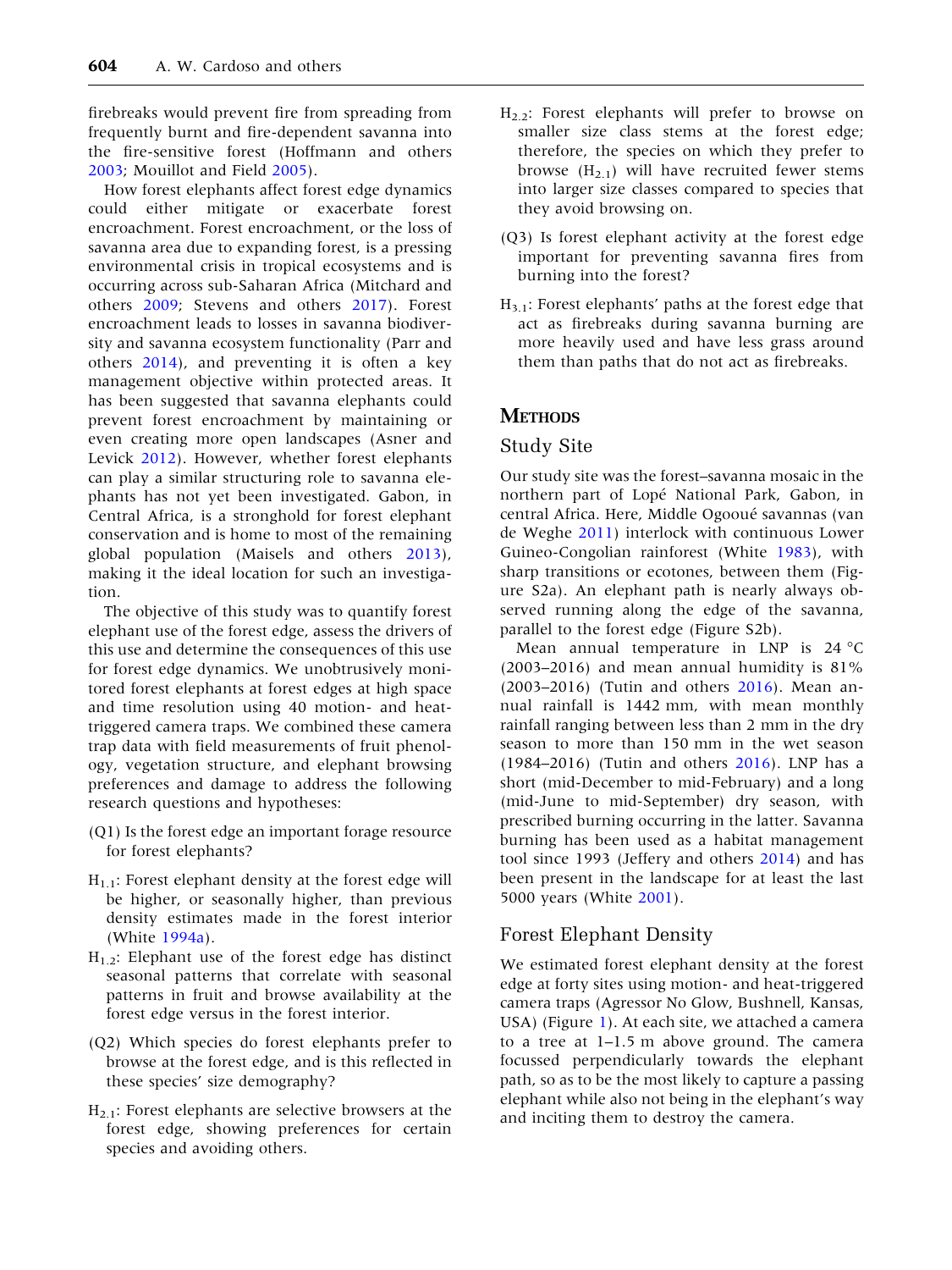<span id="page-3-0"></span>

Figure 1. Map showing the location of  $\bf{A}$  Lope<sup> $\bf{A}$ </sup> National Park in Gabon,  $\bf{B}$  the study area within the park and  $\bf{C}$  the 40 camera trap locations across high and low fire frequency sites within the forest–savanna mosaic (Agence Nationale des Parcs Nationaux [2006\)](#page-12-0).

Each camera trap could be triggered up to once per second and was monitored from May 2016 to June 2017, resulting in 1.2 million images being collected. Manual analysis by a small research team was unfeasible. Therefore, we created an interactive web interface (''Elephant Expedition'', created in collaboration with Zooniverse.org, available at [h](https://www.zooniverse.org) [ttps://www.zooniverse.org](https://www.zooniverse.org)/projects/anabellecardoso/elephant-expedition, Figure S3), through which more than 10,000 interested members of the public (citizen scientists) classified our images. Each image was classified based on what animal species was in the image, and how many forest elephants were in the image. Images containing animals were each classified by ten volunteers; thus, each image was associated with up to ten potentially conflicting classifications. To assign each image, a single aggregated classification we applied a plurality algorithm (Swanson and others [2015](#page-13-0), script available at [https://github.com/zooniverse/Data-diggin](https://github.com/zooniverse/Data-digging/tree/master/example_scripts/R_code/survey-tasks/generalized) [g/tree/master/example\\_scripts/R\\_code/survey-task](https://github.com/zooniverse/Data-digging/tree/master/example_scripts/R_code/survey-tasks/generalized) [s/generalized](https://github.com/zooniverse/Data-digging/tree/master/example_scripts/R_code/survey-tasks/generalized)). We assigned the animal species in the image as the one with the highest number of ''votes'', and the number of elephants in the image

as the median count of elephants. Considering that (1) elephants are readily distinguishable from other animals in the study site, (2) images with animals were classified by ten volunteers, (3) the high trigger frequency resulted in multiple images usually being captured during the same elephant visit, we have a high level of confidence in the data obtained from the citizen science classifications (Kosmala and others [2016](#page-13-0)).

To obtain forest elephant density estimates for each site, we applied a random encounter model (REM) (Rowcliffe and others [2008;](#page-13-0) Cusack and others [2015\)](#page-13-0) using the formula:

$$
D = \left[ \left( \frac{y}{t} \cdot \frac{\pi}{v \cdot r(2+\theta)} \right) \right] * \text{mean group size.}
$$

Here  $D$  is the density of elephants (elephants km<sup>-2</sup>).  $\frac{y}{t}$  is the trapping rate, or total number of independent capture events  $(y)$  divided by the total camera effort  $(t, h)$ . Forest elephants move in cohesive groups and the camera trap can be triggered up to once per second. To avoid counting the same elephant twice we looked for independent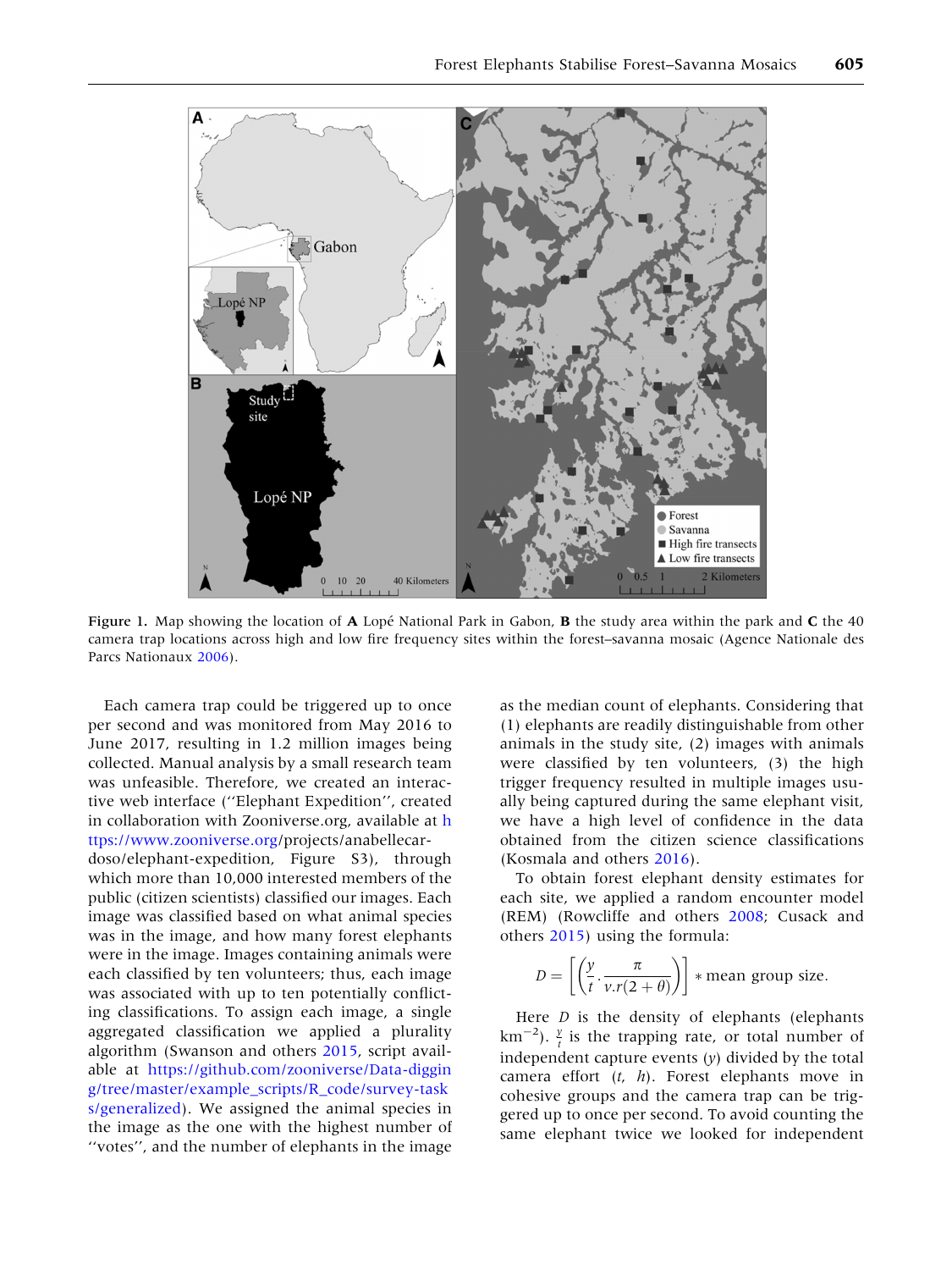elephant group capture events. Independent elephant group capture events were peaks in elephant counts separated from other peaks by at least 1800 s before and after the peak (find\_peaks function, available at [https://github.com/stas-g/fin](https://github.com/stas-g/findPeaks/blob/master/find_peaks.R) [dPeaks/blob/master/find\\_peaks.R\)](https://github.com/stas-g/findPeaks/blob/master/find_peaks.R). Elephant density was then obtained by multiplying the density of independent group capture events by the mean size of the elephant group (Rowcliffe and others [2008\)](#page-13-0). Mean group size was the sum of peaks in elephant count of all independent group capture events divided by the number of independent group capture events. This is a conservative estimate of group size, as the maximum count of elephants in any one image is the minimum group size. Total camera effort is the number of hours for which the camera was functional.  $\nu$  is the average speed of a forest elephant (a constant 0.334  $km$  h<sup>-1</sup>, Mills and others [2018\)](#page-13-0). *r* and  $\theta$  are the radius (km) and angle () of the camera's detection zone (Rowcliffe and others [2008](#page-13-0)). We calculated r and  $\theta$  by walking in front of the camera detection beam at varying distances and directions and measuring where the trap was triggered. The value applied to  $r$  and  $\theta$  was then the mean value of a subset of the cameras  $(n = 17, \text{mean } r = 0.00664 \text{ km } (\text{max} = 0.00360 \text{ km})$ min = 0.01050 km); mean  $\theta = 28.8^{\circ}$  (max = 40°,  $\text{min} = 20^{\circ}$ .

#### Browsing Preferences and Damage to Trees

At each site, we assessed the first 15 trees more than 1 m tall and less than 1 m from the elephant path to the right and the left of the camera for elephant damage ( $n = 1201$ ). This assessment was done during the last weeks of camera deployment. We noted tree species and height class (1–2 m tall, 2–3 m tall, 3–4 m tall, more than 4 m tall), as well as degree of browsing damage (based on Wing and Buss [1970;](#page-14-0) Ishwaran [1983\)](#page-13-0):

- 0. No sign of damage
- 1. Side branches of canopy broken
- 2. Main stem/trunk broken
- 3. Entire tree uprooted
- 4. Bark stripped
- 5. Elephant tusk marks on trunk

We calculated preference ratios (Petrides [1975\)](#page-13-0) to assess which species and size class of tree forest elephants preferred to browse on using the formula:

Preference ratio  $=$   $\frac{\%}{\%}$  damage  $\frac{\%}{\%}$ 

where:

%damage

$$
= 100 * \frac{number\ of\ damaged\ stems\ in\ a\ species\ or\ size\ class}{number\ of\ damaged\ stems\ in\ all\ species\ or\ size\ classes}
$$

and:

% availability

 $= 100 * \frac{\text{number of stems in species or size class}}{\text{number of stems in all species or size classes}}$ 

Preference ratios above 1 indicated a species or size class was preferred by elephants, whereas ratios below 1 or 0 indicated that a species or size class was somewhat preferred or avoided by elephants.

We evaluated differences between observed and expected frequencies of trees in different size classes using  $\chi^2$  tests to assess whether elephants were significantly affecting stem size distribution. Expected frequencies were calculated under the assumption that browsing preferences had no effect on stem size class distribution.

## Fruit Phenology

Fruiting phenology data have been collected at the study site over thirty-three years (1986–2018; Tutin and others [2018](#page-14-0)). The species in this dataset were originally chosen for their importance in ape diet (Tutin and Fernandez [1993](#page-14-0)). Fruiting species important to elephants were identified from detailed studies on forest elephant diet at the study site and were found to be highly overlapping with those of ape diets (White and others [1994](#page-14-0)). Thus, for thirty-one of the thirty-eight species most important to elephants, we have access to thirtythree years of data. For the remaining seven species, data collection began in 1996 or 2001. Reliable fruiting seasonality can be established with 6 years of data for most species (Bush and others [2017](#page-12-0)). All species in this study site reproduce annually, except Psychotria vogeliana, Psidium guineensis and Antidesma vogelianum, which flower and fruit every 6 months (Bush and others [2017\)](#page-12-0).

Each month, individual tree crowns were visually monitored and the presence of ripe fruit in the canopy as well as the proportion (0, 0.25, 0.5, 0.75, or 1) of the canopy covered by fruit was recorded (see Bush and others [2018](#page-12-0) for details on the method). We classified tree species as forest edge species if they occurred in our assessment of elephant damage at the forest edge (described above) and are described in the literature as found most commonly on edges and rarely in the forest interior (White and Abernethy [1997](#page-14-0)). We classified tree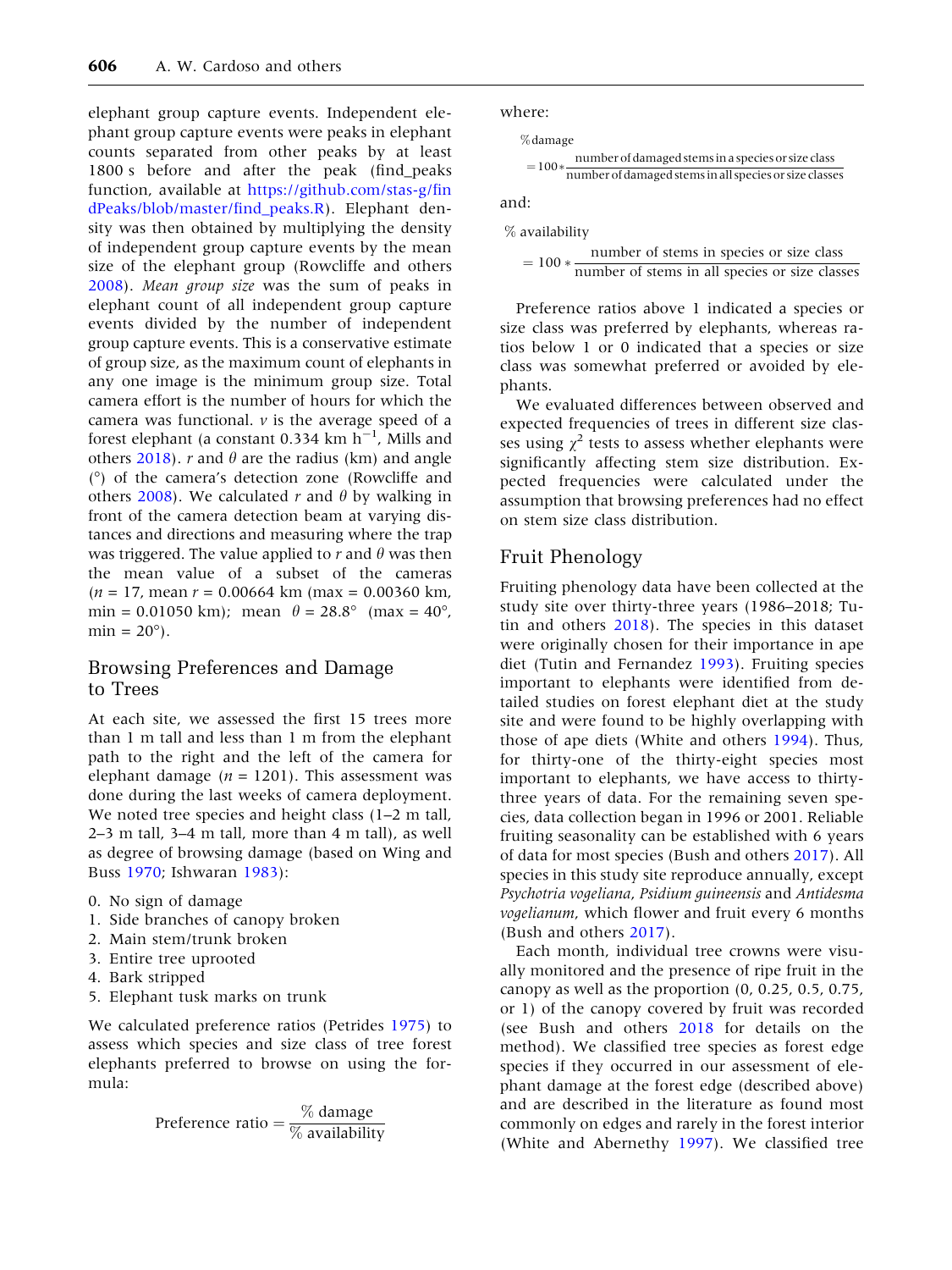species as forest interior species if they did not occur in our elephant damage assessment and were described in the literature as such (White and Abernethy [1997\)](#page-14-0).

Using these data, a fruit availability score (FAS) for the forest edge ( $FAS_{edge}$ ) and the forest interior (FASinterior) was calculated for each calendar month. The FAS indicates long-term patterns of fruit availability across the landscape. The FAS assumes that the amount of fruit a tree produces scales isometrically with its crown volume, which scales with the square of trunk radius (Shenkin and others, in review). The FAS also assumes that fruit in the canopy is not just present or absent, but that the proportion of the canopy covered in fruit can vary. By adjusting the formula for the ''ripe fruit score'' (Mitani and others [2002](#page-13-0)) to account for these assumptions, we calculated the FAS for each habitat type using the formula:

$$
FAS = \sum_{i=1}^{n} p_i * c_i * d_i * r_i^2
$$

Here *i* is the tree species.  $p_i$  is the mean proportion of individual trees in species  $i$  that have ripe fruit in their canopy in any given month.  $c_i$  is the mean proportion of each fruiting tree canopy that is covered in fruit.  $d_i$  is the mean density of trees of in species  $i$  in that habitat type (forest edge or forest interior) (stems  $ha^{-1}$ ).  $r_i$  is the mean radius at breast height (cm) of trees in species  $i$ . The mean density and mean radius of each species were determined from existing census data for plots in different habitat types across the study area (Table S1).

We calculated fruit availability scores using longterm phenology data (1986–2018) rather than phenology recorded exclusively during the study period (May 2016–June 2017; but see Figure S4 for the comparison between these two datasets). We assume long-term fruit availability patterns will explain elephant density better than those recorded during the study period because we expect elephants to move across the landscape-based largely on memory, as opposed to current smell, sight and sound cues. Previous work supports this assumption, for example savanna elephants use memory to find the closest water hole from as far away as 50 km, a distance that precludes the use of sight, smell or hearing (Polansky and others [2015\)](#page-13-0). Forest elephants have been shown to exhibit similar

abilities in response to Sacoglottis fruiting season, during which they are estimated to be attracted to localised fruiting events from a surrounding area as large as 3000  $km^2$  (White [1994b](#page-14-0)).

#### Elephant Paths as Firebreaks

Twenty-one of the forty camera trap sites were experimentally burnt between July and September 2016 as part of LNP's normal conservation management protocol (Jeffery and others [2014\)](#page-13-0) (Figure [1\)](#page-3-0). Fires were set in the hottest part of the day to maximise intensity. All burning was conducted following appropriate safety protocols, and details on the fires set can be found in Cardoso and others ([2018\)](#page-13-0).

At each site, an elephant path ran along the edge of the savanna, parallel to the forest edge. We graded each path as 1 (lightly used, no clear break in the grass layer but clearly trampled), 2 (intermediately used, some bare ground visible but grass still growing on the path) or 3 (heavily used, bare ground clearly visible and clear break in grass layer). After burning, we noted whether or not the elephant path had acted as a firebreak by examining the burn scar and noting where the fire went out (Figure S2).

We assessed grass biomass around the elephant path using a disc pasture meter calibrated for the site (Cardoso and others [2018](#page-13-0)). Grass biomass measurements were taken (1) at the forest edge,  $(2)$  at 1, 2 and 3 m into the savanna and  $(3)$  at 1, 2 and 3 m into the forest. Canopy leaf area index (LAI, canopy leaf area per unit ground area) can determine grass biomass (Hoffmann and others [2012\)](#page-13-0), and so was also measured around the elephant path using hemispherical photographs (Nikkor fish-eye lens 10.5 mm F2.8G AF DX IF ED). Photographs were taken (1) in the savanna, 3 m from the forest edge, (2) at the forest edge and (3) into the forest, 2 m from the forest edge. Photographs were converted into LAI values using post hoc image analysis in Hemisfer (v2.16, Schleppi and others [2007;](#page-13-0) Thimonier and others [2010\)](#page-14-0).

We tested for significant differences in grass biomass and LAI between paths that had acted as a firebreak and those that had not using non-parametric Kruskal–Wallis tests. Non-parametric tests were used because the data did not fulfil the assumptions (normality and homoscedasticity) of equivalent parametric tests.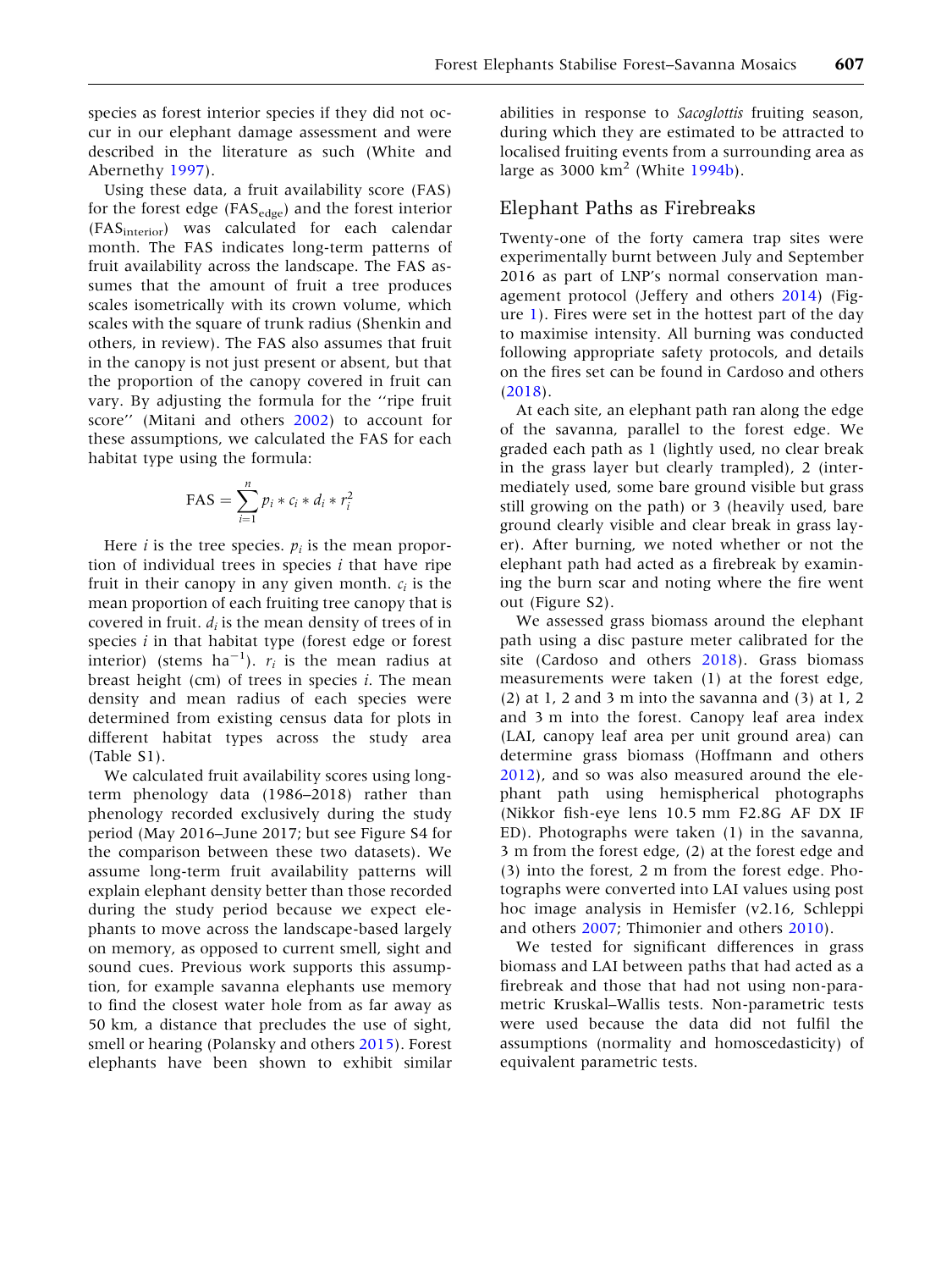We performed all analyses in R (v3.5.0, R Development Core Team [2018\)](#page-13-0). Significance was noted at  $p < 0.05$ .

# **RESULTS**

# Forest Elephant Density at the Forest Edge was Relatively High  $(H_{1,1})$ and was Highest When Fruit was Most Abundant Here  $(H_{1,2})$

Mean forest elephant density at the forest edge between May 2016 and June 2017 was 3.1 $\pm$ 0.2 elephants  $km^{-2}$  (mean  $\pm$  standard error) and ranged from 1.3 $\pm$ 0.3 elephants km<sup>-2</sup> (January 2017) to  $7.5 \pm 1.4$  elephants  $km^{-2}$  (September 2016) (Figure [2A](#page-7-0)). Elephant density showed strong seasonal patterns and was highest at the end of the dry season (September to October 2016, 6.7±1.2 elephants  $\text{km}^{-2}$  $\text{km}^{-2}$  $\text{km}^{-2}$ ) (H<sub>1.1</sub>) (Figure 2A). As expected, even outside of these exceptionally high density months, mean density at the edge remained relatively high  $(2.4 \pm 0.4 \text{ elements km}^{-2})$  (H<sub>1.1</sub>).

As hypothesised, peaks in forest elephant density coincided with peaks in mean fruit availability at the forest edge, which occurred at the end of the long dry season  $(H_{1.2})$  $(H_{1.2})$  $(H_{1.2})$  (Figure 2B). Mean forest elephant density at the forest edge had a significant positive relationship with forest edge fruit availability  $(H_{1,2})$  (Figure [2C](#page-7-0)). Contrary to our predictions, no significant links were observed between forest elephant density at the forest edge and fruit availability in the forest interior (Figure [2](#page-7-0)D). However, one of the lowest mean monthly density estimates of forest elephants at the forest edge  $(2.2\pm0.4$  elephants km<sup>-2</sup>) co-occurred (in February 2017) with the forest interior's highest fruit availability score  $(H_{1,2})$ . Similarly, one of the lowest times for fruit availability in the forest interior cooccurred (in April 2017) with a minor peak in forest elephant density at the forest edge  $(2.6 \pm 0.6)$ elephants  $km^{-2}$ ) (H<sub>1.2</sub>).

# Forest Elephants are Selective  $(H_{2,1})$ but Relatively Non-destructive Browsers, Having No Appreciable Effects on Tree Size Demography  $(H_{2,2})$

Over 1200 individual trees from fifty-four species were sampled for elephant damage at the forest edge. Twenty-five of these species had less than five trees sampled and were consequently excluded from the analysis (211 trees). Of the remaining twenty-nine species (1143 trees), nine showed no elephant damage. Of the twenty species that

showed some elephant damage, eleven were somewhat preferred (preference ratio between 0 and 1) and nine were strongly preferred (preference ratio  $> 1$  $> 1$ ) by forest elephants (Table 1).

Of the twenty-two species that showed some degree of elephant browsing damage, only six also produced fruit eaten by elephants, and the rest were presumably targeted only for their browse. Of these six species, peaks in elephant density at the forest edge were associated with peaks in fruit availability for Antidesma vogelianum and Sacoglottis gabonensis, both of which were species strongly preferred for browse by forest elephants (Table [1](#page-8-0), Figure S5). Peaks in elephant density were associated to a lesser extent with peaks in fruit availability for the species Psidium guineense, Sarcocephalus latifolius and Psychotria vogeliana, of which the former two were strongly preferred and the latter somewhat preferred by forest elephants.

Less than a fifth (16%) of all stems sampled showed some degree of elephant damage. The majority of damage to trees involved branch breaking, followed by main stem snapping (trunk breaking), with uprooting only observed in three trees, of which only one was taller than 2 m (Figure [3A](#page-9-0)). Contrary to our predictions that small size trees would experience more damage, forest elephants in this study were found to preferentially damage medium-sized 3–4 m tall trees  $(H_{2,2})$  (Figure [3B](#page-9-0)). Despite this preference, and against our expectations, there were no clear effects of forest elephant browsing preferences in tree size demography, with no significant differences between observed and expected frequencies of trees in each size class or between observed and expected frequencies of trees in each preference category  $(H_{2.2})$ (Figure [3C](#page-9-0)).

# The Forest Elephant Paths at the Forest Edge That Acted as Firebreaks Were Those More Heavily Used  $(H_{3,1})$

Of the twenty-one sites that were experimentally burned, sixteen had intermediately (grade 2) and five had heavily (grade 3) used elephant paths. No lightly used paths (grade 1) were present. Ten of these twenty-one elephant paths acted as firebreaks at the edge of the savanna during burning. Heavily used paths were more likely to act as firebreaks than intermediately used ones (80% of the grade 3 paths vs 38% of the grade 2 paths acted as firebreaks)  $(H_{3.1})$ . Although not statistically significant, mean annual elephant density was marginally higher in sites with heavily used paths (grade 3) than those with intermediately used paths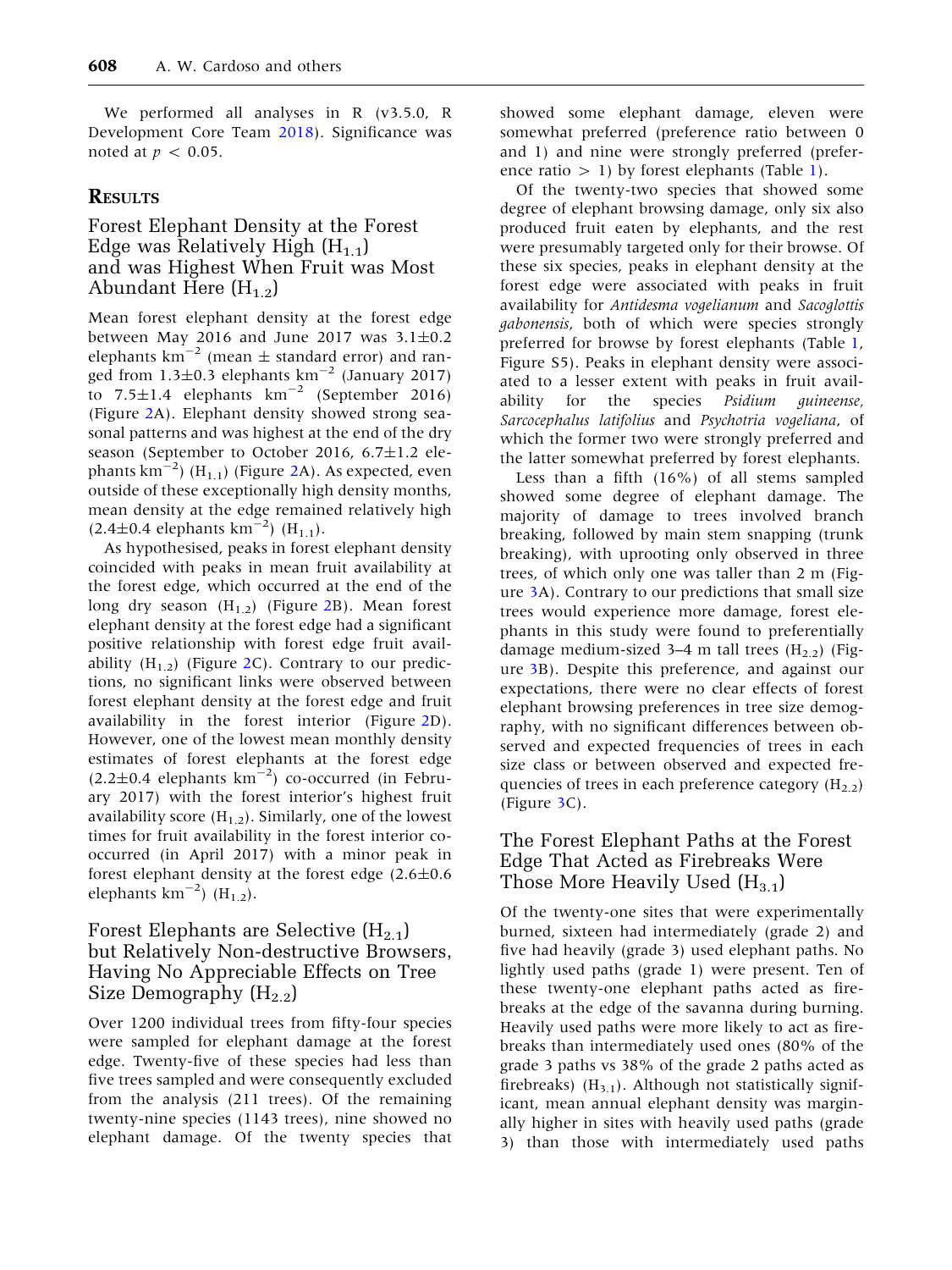<span id="page-7-0"></span>

Figure 2. A Mean elephant density at the forest edge (May 2016–July 2017) as calculated from camera traps. Shaded area shows standard error around the mean. Horizontal lines show previously estimated forest elephant densities in other vegetation types in the landscape, as well as the mean annual density in this study. Shaded grey blocks show the long dry season that occurs annually. B Total fruit availability score (monthly mean from 1986 to 2018) for the forest edge and interior. C and D Showing the relationship between forest elephant density at the forest edge and fruit availability at the forest edge (C) (linear model, slope= 0.000077, intercept= 1.8, adjusted  $R^2$ = 0.55,  $p < 0.005$ , df = 12) and the forest interior (**D**) (linear model, slope= 0.000083, intercept= 2.7, adjusted  $R^2$ = - 0.07, p = 0.70, df = 12).

(grade 2) (Kruskal–Wallis,  $\chi^2 = 1.75$ ,  $df = 1$ ,  $p = 0.19$ ; mean ( $\pm$  standard error) annual elephant: sites with grade 3 path =  $4.0$  ( $\pm$  0.8) ele-

phants  $km^{-2}$ , sites with grade 2 path = 2.8 ( $\pm$  0.4) elephants  $km^{-2}$ ). Paths that acted as firebreaks had marginally less grass biomass around them than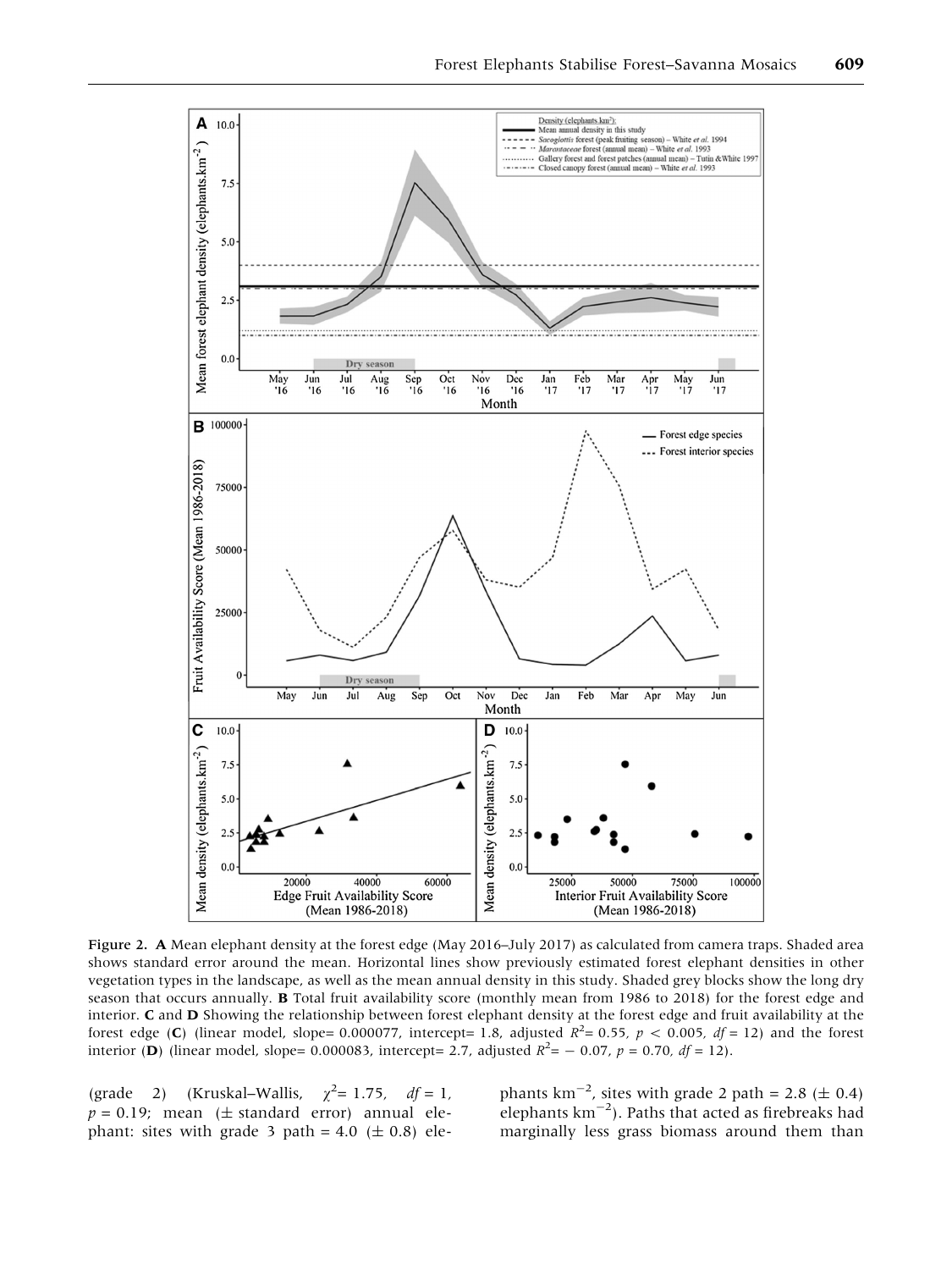| <b>Species</b>            | No. trees sampled | No. trees showing elephant damage | Preference ratio |
|---------------------------|-------------------|-----------------------------------|------------------|
| Strongly preferred        |                   |                                   |                  |
| Holarrhena floribunda     | 9                 | 4                                 | 2.78             |
| Sarcocephalus latifolius  | 49                | 18                                | 2.30             |
| Psidium guineense         | 24                | 8                                 | 2.09             |
| Millettia versicolor      | 129               | 38                                | 1.84             |
| Antidesma vogelianum      | 42                | 10                                | 1.49             |
| Vitex doniana             | 13                | 3                                 | 1.44             |
| Crossopteryx febrifuga    | 106               | 24                                | 1.42             |
| Sacoglottis gabonensis    | 84                | 17                                | 1.27             |
| Paropsia grewioides       | 18                | 3                                 | 1.04             |
| Somewhat preferred        |                   |                                   |                  |
| Aidia ochroleuca          | 13                | $\overline{2}$                    | 0.96             |
| Psychotria vogeliana      | 208               | 29                                | 0.87             |
| Xylopia aethiopica        | 44                | 6                                 | 0.85             |
| Monanthotaxis congolensis | 19                | $\overline{2}$                    | 0.66             |
| Ouratea myrioneura        | 82                | 8                                 | 0.61             |
| Lophira alata             | 43                | 4                                 | 0.58             |
| Cryptosepalum staudtii    | 13                | 1                                 | 0.48             |
| Tetracera podotricha      | 13                | 1                                 | 0.48             |
| Pauridiantha efferata     | 14                | $\mathbf{1}$                      | 0.45             |
| Cnestis ferruginea        | 54                | 3                                 | 0.35             |
| Barteria fistulosa        | 53                | $\mathbf{I}$                      | 0.12             |
| Avoided                   |                   |                                   |                  |
| Anthocleista vogelii      | 7                 | $\boldsymbol{0}$                  | 0                |
| Aucoumea klaineana        | 11                | 0                                 | $\mathbf{0}$     |
| Cola lizae                | 5                 | 0                                 | $\mathbf{0}$     |
| Diospyros dendo           | 27                | 0                                 | $\mathbf{0}$     |
| Gomphia flava             | 11                | $\mathbf{0}$                      | $\mathbf{0}$     |
| Manotes sp.               | 12                | $\boldsymbol{0}$                  | $\boldsymbol{0}$ |
| Maprounea membranacae     | 21                | $\boldsymbol{0}$                  | $\mathbf{0}$     |
| Pavetta puberula          | 5                 | $\boldsymbol{0}$                  | $\boldsymbol{0}$ |
| Psorospermum tenuifolium  | 16                | $\mathbf{0}$                      | $\mathbf{0}$     |

<span id="page-8-0"></span>Table 1. Degree to Which Tree Species At the Forest Edge are Preferred (Preference Ratio > 1), Somewhat Preferred (Preference Ratio< 1) or Avoided (Preference Ratio=0) by Forest Elephants

paths that did not act as firebreaks; however, this difference was not statistically significant (Figure  $4A$ ) (H<sub>3.1</sub>). This marginal difference in grass biomass was not induced by a higher level of shading, as no significant differences in canopy LAI were found between sites where paths had acted as firebreaks and sites where they had not (Figure [4B](#page-10-0)).

#### **DISCUSSION**

# The Forest Edge is an Important Forage Resource for Forest Elephants (Q1)

Mean forest elephant density at the forest edge was exceptionally high (7.5 elephants  $km^{-2}$ ) at the end of the long dry season (September 2016). At this time, forest elephant density was approximately double the highest estimate ever made in this landscape (4 elephants  $km^{-2}$  in Sacoglottis gabonensis forest during fruiting season, White [1994b](#page-14-0)). Forest elephant density at the forest edge remained relatively high (2.4 elephants  $km^{-2}$ ) even outside of the exceptionally high density months at the end of the dry season. This relatively high density of elephants is lower than the previously estimated mean annual density in Marantaceae and colonising forests (3 elephants  $km^{-2}$ , White and others [1993](#page-14-0)), but is more than double the estimated mean annual density in closed-canopy forests that are relatively unaffected by human hunting pressure (1 elephants km<sup>-2</sup>, White and others [1993;](#page-14-0) Maisels and others [2013](#page-13-0)). Differences in methodology may be responsible for some of the differences between elephant density estimates in this study and estimates made in other studies; however, it is not currently possible to quantify the degree to which this is the case.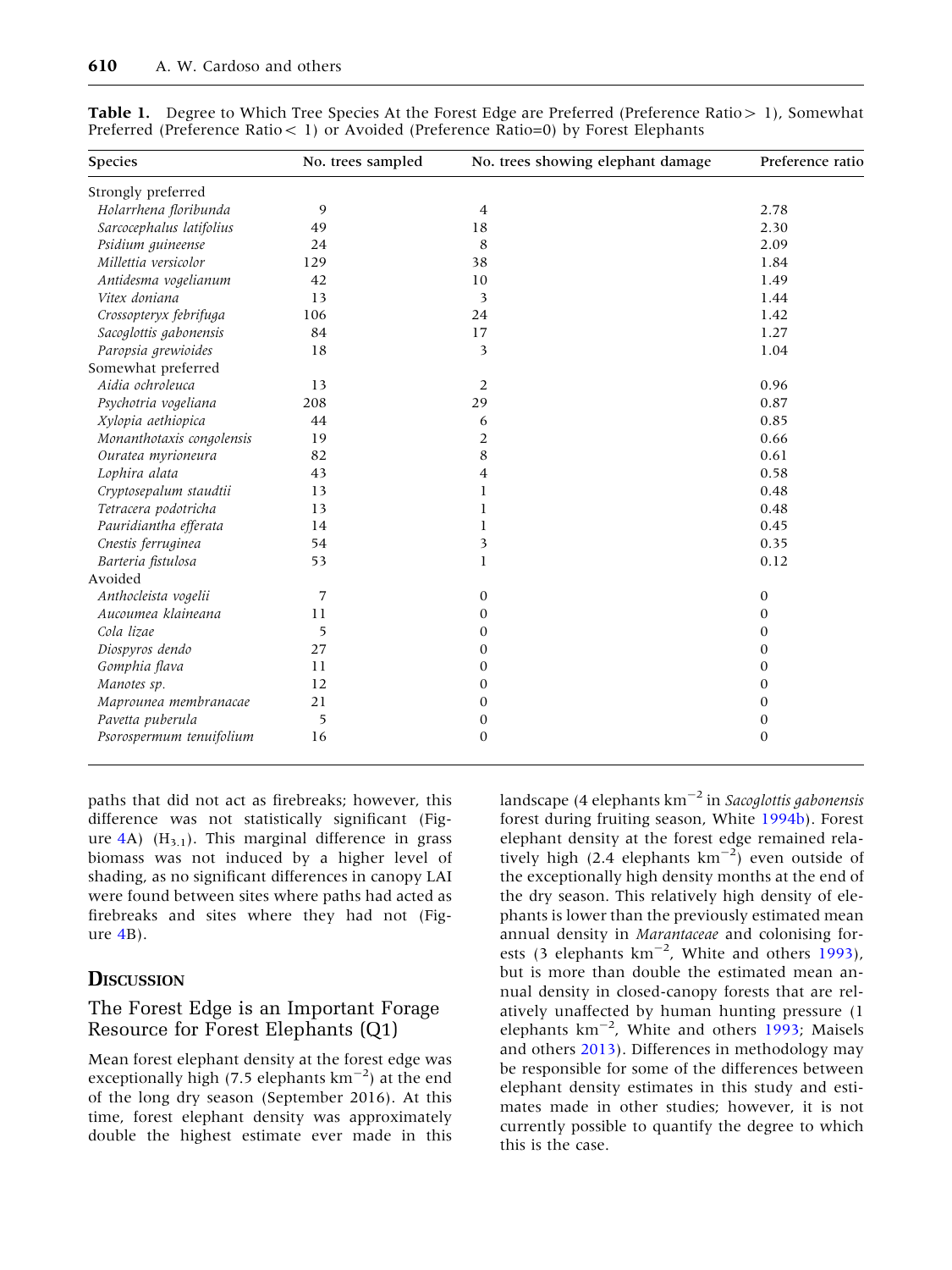<span id="page-9-0"></span>

Figure 3. A Proportion of trees in each size class incurring different types of forest elephant damage. Note that the y-axis has been compressed for display purposes. **B** Table of which size class trees forest elephants prefer to browse in each preference categories of species. C Size distribution of trees for species avoided, somewhat preferred and strongly preferred by forest elephants. No significant differences were found between observed (different shaded bars) and expected (dotted lines) frequencies of stems in each size class, or between frequencies of stems in each preference categories (in  $\chi^2$  tests p was always  $> 0.5$ ).

The relatively high density of forest elephants at the forest edge throughout the year provides compelling evidence that the edge is a key resource for these elephants. Due to the abundance of forest edges in forest–savanna mosaics, this finding may also explain why previous work has found forest–

savanna mosaics to be such a heavily utilised part of the forest elephants' range. For example, Momont ([2007\)](#page-13-0) showed four collared female forest elephants to prefer the forest–savanna mosaic to the closed-canopy forest. Mills and others [\(2018](#page-13-0)) found similar patterns and indicated that conser-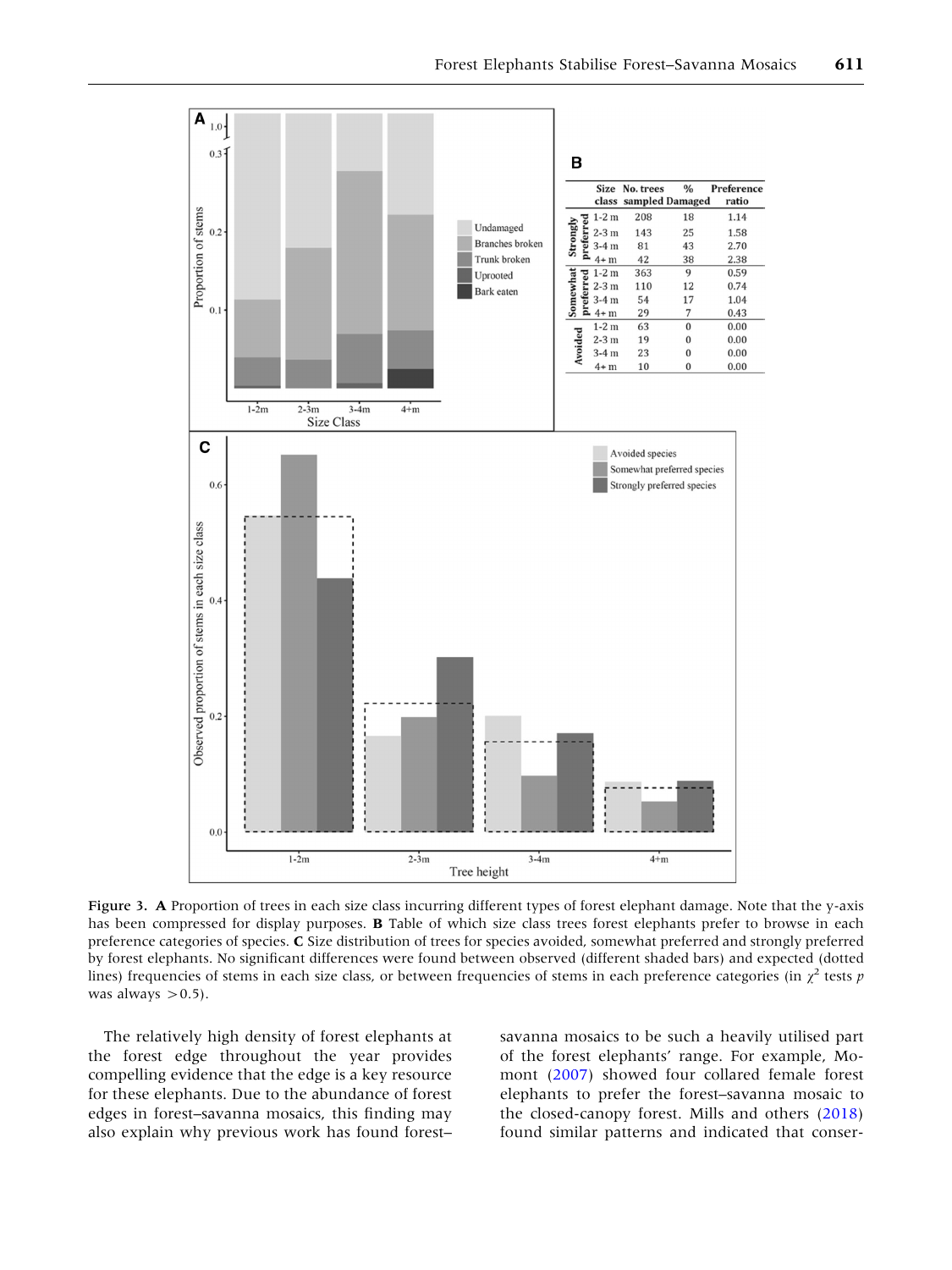<span id="page-10-0"></span>

Figure 4. A Grass biomass and B tree canopy cover (leaf area index, LAI) around the forest elephant path that runs along the edge of the savanna, parallel with the edge of the forest. Positive distances from the forest edge are in the savanna, negative distances in the forest. Different letters indicate significant differences between sites where the path acted as a firebreak versus those in which it did not as determined by Kruskal–Wallis tests ( $p < 0.05$ ).

vation of the forest–savanna mosaic should be a priority for this reason. Furthermore, Maisels and others [\(2013](#page-13-0)) found that forest elephant density was higher near the forest–savanna mosaic of our study site than anywhere else in Africa.

The importance of the forest edge to forest elephants is further illustrated by the exceptionally high elephant density that occurred at the end of the long dry season, when fruit availability at the edge was highest. The end of the long dry season is anecdotally when the elephants are struggling the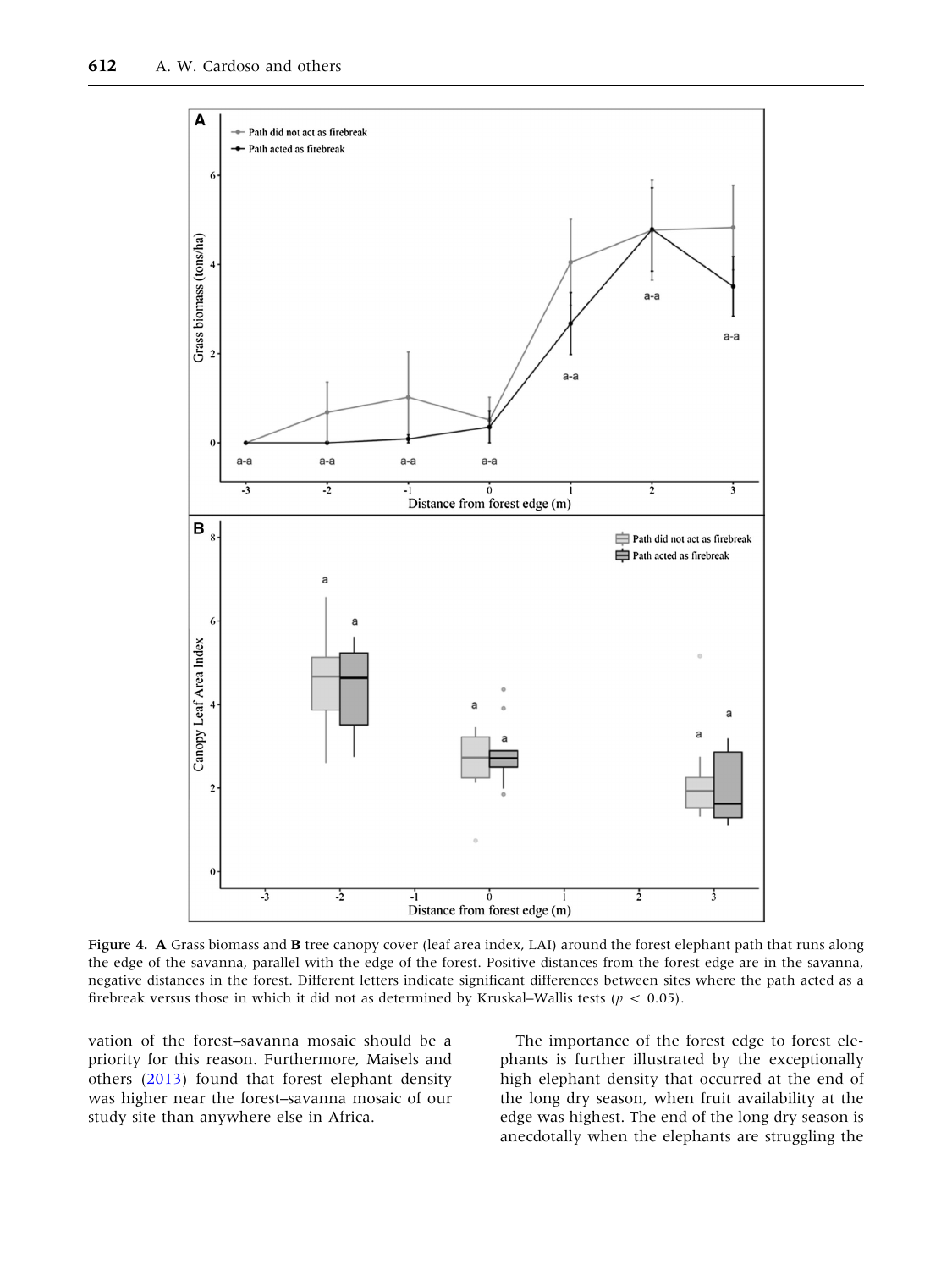most to meet their nutritional needs (White [1994b](#page-14-0); White and Abernethy [1997\)](#page-14-0), and as such any fruit available to the elephants during this time is likely to be essential for their wellbeing. The exceptionally high density of elephants during this time also suggests that forest elephants are being attracted to the forest edge from a wide area, indicating the importance of this habitat type for elephant populations across the landscape. This conclusion is supported by previous work by White ([1994b](#page-14-0)), which estimated that forest elephants were attracted to a fruiting event from an area fifteen times the size of the area where the event occurred.

# Forest Elephants are Selective Browsers, However This Browsing is Relatively Non-destructive and Not Reflected in Tree Size Demography (Q2)

The forest edge seems to be an attractive resource to forest elephants for browse as well as for fruit, with many species not producing elephant-preferred fruits but still exhibiting signs of elephant browsing damage. Forest elephants did not browse all species of the forest edge equally and showed a strong preference for some species while avoiding others, as is observed for savanna elephants (Owen-Smith and Chafota [2012](#page-13-0)). At least one of the tree species most favoured by forest elephants, Millettia versicolor, seems to be resistant to their browsing, being documented to have a strong coppicing ability (White and Abernethy [1997\)](#page-14-0). A coppicing response to herbivory has been documented in more arid savanna tree species (Staver and others [2012\)](#page-13-0) and, however, has not yet been explored for more mesic forest–savanna transition species. This is thus an interesting topic for future research.

Forest elephants preferred to browse on larger trees (3–4 m tall), similarly to savanna elephants who browse extensively on trees  $> 2$  m tall (Morrison and others [2015](#page-13-0)). In systems with savanna elephants, this preference leads to largescale tree mortality (Morrison and others [2015](#page-13-0)) and a dearth of trees in larger size classes (Asner and others [2009](#page-12-0)). However, this study showed forest elephants to have no detectable effects on tree size demography, likely because the overall level of damage to trees was relatively low. Damage to larger trees by elephants may be even less severe than estimated here, as we did not take into account that larger trees are usually older and have had more time to accumulate damage, and that some damage may be the result of browsing by other species, specifically large apes.

Previous studies on elephant damage to trees have mostly come from systems dominated by savanna elephants. For example, savanna elephants have been observed to inflict damage on up to 90% of trees taller than 2 m (Morrison and others [2015](#page-13-0)), while in our study, trees of the same size class were only damaged by forest elephants 28% of the time. The estimates of elephant damage in this study (16% of all stems sampled) are also lower than estimates of forest elephant damage in the forest interior from Terborgh and others [\(2016](#page-13-0)) (ca. 50% of all stems 2–6 cm diameter at breast height). However, direct comparison is difficult since Terborgh and others [\(2016](#page-13-0)) did not provide the height of the stems sampled and did not sample stems smaller than 2 cm diameter at breast height. Nevertheless, these comparisons highlight the stark differences not only between forest and savanna elephants, but also between forest elephants foraging in different habitats.

Elephants are often assumed to be able to prevent forest encroachment into open-canopied savanna. For example, modelling studies predict how much more open tropical landscapes would be without the widespread loss of mega-fauna (Doughty and others [2015](#page-13-0)). Specifically, the widespread extirpation of elephants is cited as a key contributor to forest expansion in Africa between the Pleistocene and Holocene (Owen-Smith [1987](#page-13-0)). The assumption that elephants are important for maintaining and creating open landscapes is based on work done on savanna elephants, who frequently fell canopy-size trees and can be the leading cause of large tree mortality (Asner and Levick [2012;](#page-12-0) Morrison and others [2015\)](#page-13-0). This study, however, demonstrates that tree-felling may be a uniquely savanna elephant behaviour. That forest and savanna elephants have a non-interchangeable ecological functional lends support to the argument that they should be considered as separate species in conservation policies (for example, by the IUCN  $(2018)$  $(2018)$ .

# Forest Elephant Activity at the Forest Edge is Important for Preventing Savanna Fires from Burning into the Forest (Q3)

The forest interior was protected from burning by the forest elephant path at the forest edge acting as a firebreak in approximately half of the experimental fires. To accomplish this ecosystem function, paths needed to be heavily used, with intermediately used paths being only half as effective. From a conservation perspective, this highlights the importance of maintaining high forest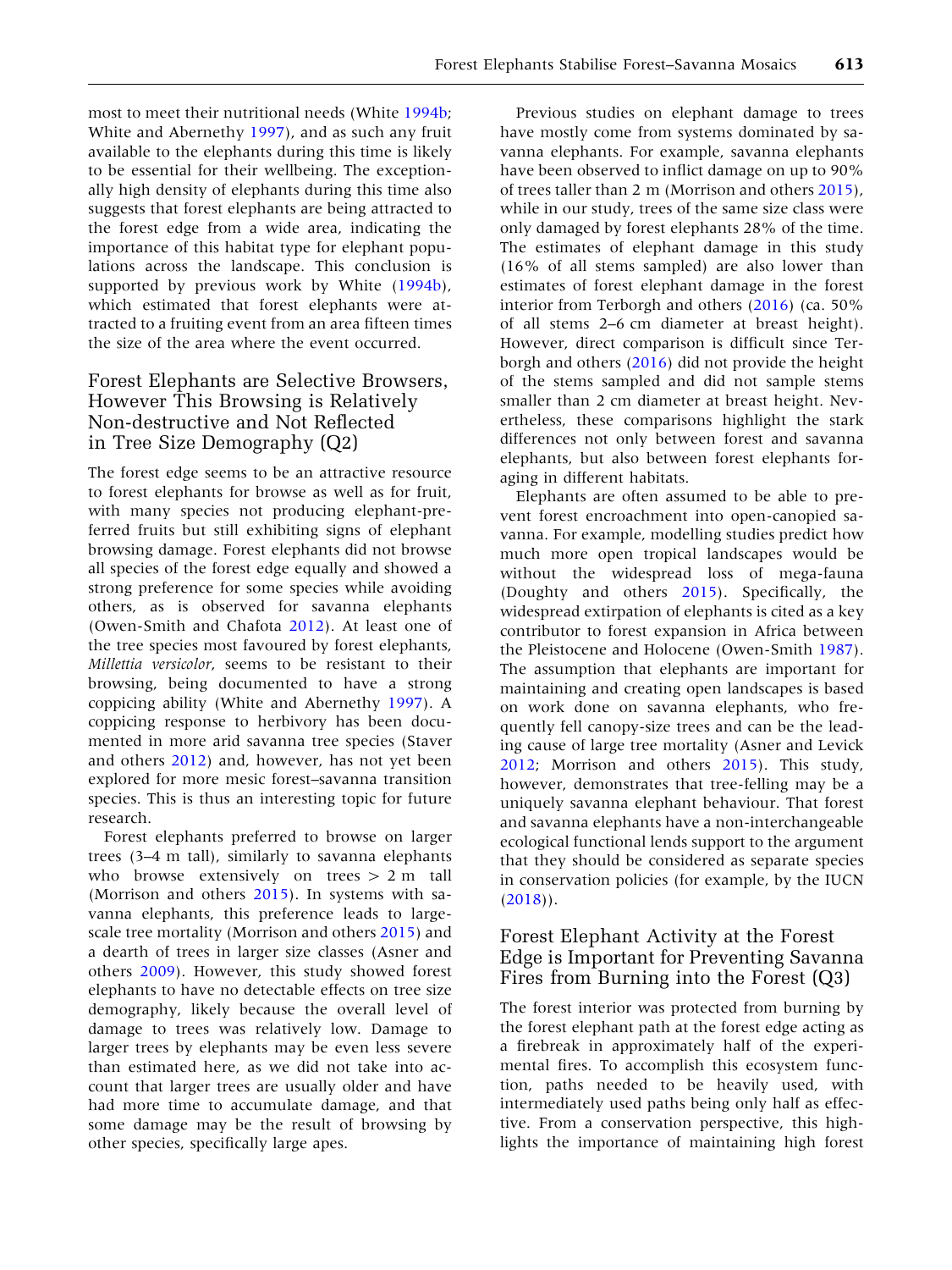<span id="page-12-0"></span>elephant density within forest–savanna mosaics, as smaller populations are likely incapable of fulfilling this ecosystem function. Although it is possible that other animals contribute to the maintenance of heavily used paths, at our study sites elephants are the mammal species with the greatest cumulative biomass by far (White [1994a\)](#page-14-0) and thus we assume them to play the biggest role in path maintenance. We recommend that the conclusions from this study are tested at forest edges that have no elephant paths or where elephants are locally extinct. Such locations are rare in LNP and were thus not able to be included in this study.

The discontinuity in fuel introduced by a wider, more heavily used, elephant path was a key determinant of whether a path acted as a firebreak or not. In contrast, grass biomass and tree canopy cover were not found to be important factors. However, fuel discontinuity alone is not enough to stop fires, as evidenced by our field observations that heavily used elephant paths in the savanna interior never act as firebreaks (Figure S6). Previous work has shown that fires are significantly less intense nearer the forest edge than in the savanna interior (Cardoso and others [2018\)](#page-13-0). We thus conclude that both reduced intensity and discontinuity in fuel are essential for forming a firebreak at the forest edge.

#### **CONCLUSION**

Forest elephants are exceptionally abundant at the forest edge. The forest edge is an important part of the forest elephant's range, providing both fruit and browse resources to them. Forest elephants forage relatively non-destructively compared to their savanna relatives. Thus, the maintenance and creation of open-canopied landscapes in Central Africa remains primarily the role of fire. However, forest elephants' heavily used paths along the edge act as firebreaks and prevent fire from reaching the forest interior. Forest elephants thus provide a valuable ecosystem service by reinforcing the firerelated feedbacks that allow forest and savanna to coexist, and have likely stabilised mosaicked landscapes through time.

#### ACKNOWLEDGEMENTS

Agence Nationale des Parcs Nationaux (ANPN), ANPN director of science Dr A.F.K. Pambo and ANPN field assistants G.A. Kamba, J. Dibakou, A.D. Bousseba, N.E. Milamizokou, P.A. Dimbonda, M.C. Koumba, B. Moussavou and S. Nzoma. All Elephant Expedition volunteers, especially moderators

M. Rees and J. Widness. The Zooniverse.org team, especially C. Allen, A. Swanson, G. Miller and M. Willi. N. Owen-Smith, J. Cusack and P. Henschel for helpful discussion. Project research expenses and AWC were supported by the U.Oxford's Hertford Mortimer-May scholarship; AWC was also supported by the Commonwealth Scholarship Commission and the Oppenheimer Fund; KA, KJ and DL were supported by the U.Stirling; KJ and JEN by ANPN; YM was supported by ERC grant ERC-2013-AdG-321131-GEMTRAITS, and YM also by the Jackson Foundation.

#### Compliance with Ethical Standards

Conflict of interest The authors declare that they have no conflict of interest.

#### OPEN ACCESS

This article is distributed under the terms of the Creative Commons Attribution 4.0 International License [\(http://creativecommons.org/licenses/by/4](http://creativecommons.org/licenses/by/4.0/) [.0/](http://creativecommons.org/licenses/by/4.0/)), which permits unrestricted use, distribution, and reproduction in any medium, provided you give appropriate credit to the original author(s) and the source, provide a link to the Creative Commons license, and indicate if changes were made.

#### REFERENCES

- Agence Nationale des Parcs Nationaux. 2006. Forest–savanna cover derived from 30 m AVHRR Radar imagery, INTerra 1998 updated with ground measurement 2006. SEGC Map Database.
- Asner GP, Levick SR. 2012. Landscape-scale effects of herbivores on treefall in African savannas. Ecol Lett 15:1211–17.
- Asner GP, Levick SR, Kennedy-Bowdoin T, Knapp DE, Emerson R, Jacobson J, Colgan MS, Martin RE. 2009. Large-scale impacts of herbivores on the structural diversity of African savannas. Proc Natl Acad Sci U S A 106:4947–52.
- Blake S. 2002. The Ecology of Forest Elephant Distribution and its Implications for Conservation- A thesis submitted for the degree of PhD.:319.
- Blake S, Deem SL, Mossimbo E, Maisels F, Walsh P. 2009. Forest elephants: tree planters of the Congo. Biotropica 41:459–68.
- Bush ER, Abernethy KA, Jeffery K, Tutin C, White L, Dimoto E, Dikangadissi JT, Jump AS, Bunnefeld N. 2017. Fourier analysis to detect phenological cycles using long-term tropical field data and simulations. Methods Ecol Evol 8:530–40.
- Bush ER, Bunnefeld N, Dimoto E, Dikangadissi JT, Jeffery K, Tutin C, White L, Abernethy KA. 2018. Towards effective monitoring of tropical phenology: maximizing returns and reducing uncertainty in long-term studies. Biotropica 50:455– 64.
- Campos-Arceiz A, Blake S. 2011. Megagardeners of the forest—the role of elephants in seed dispersal. Acta Oecologica 37:542–53.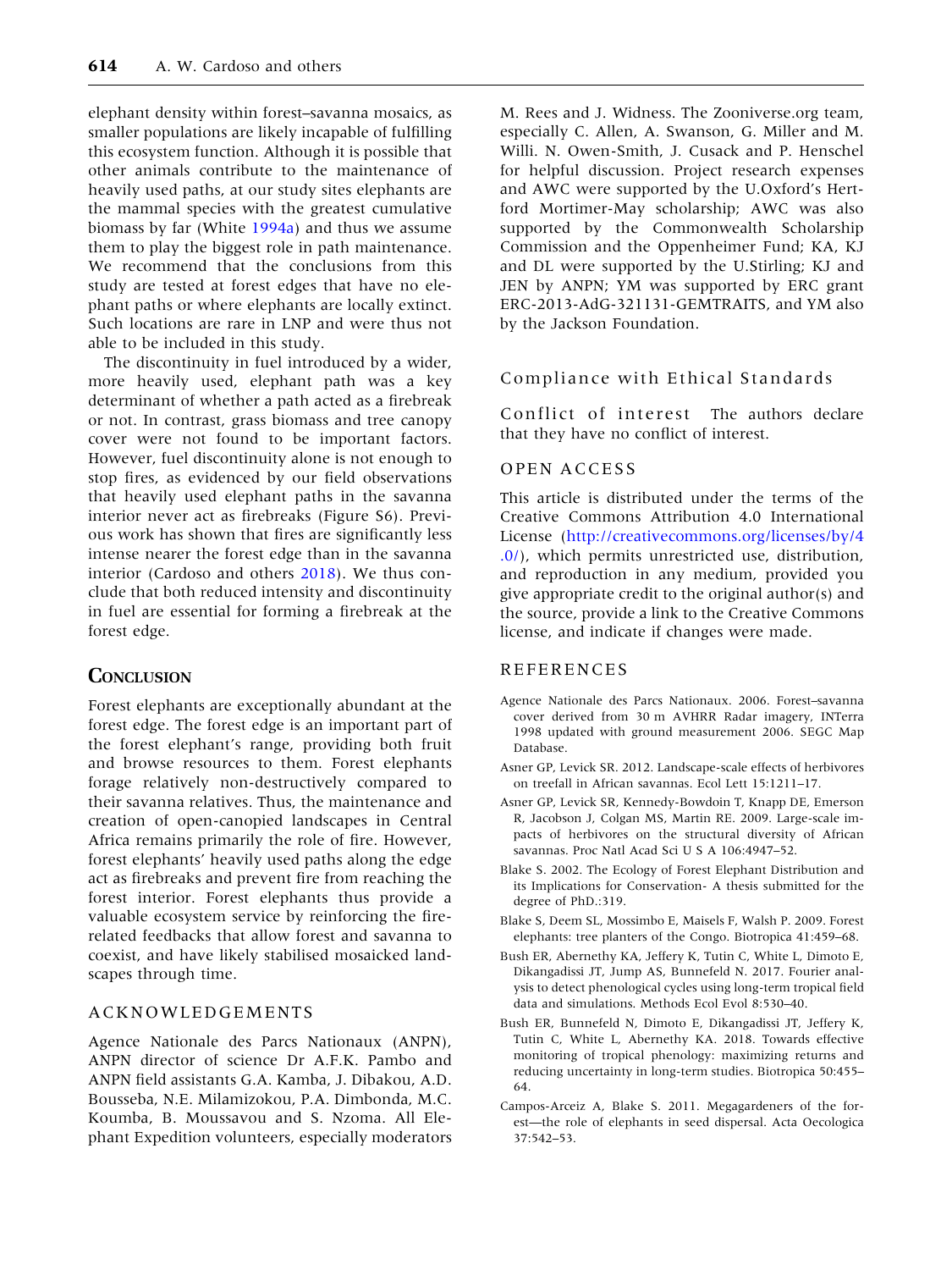- <span id="page-13-0"></span>Cardoso AW, Oliveras I, Abernethy KA, Jeffery KJ, Lehmann D, Edzang Ndong J, McGregor I, Belcher CM, Bond WJ, Malhi YS. 2018. Grass Species Flammability, Not Biomass, Drives Changes in Fire Behavior at Tropical Forest–Savanna Transitions. Front For Glob Chang 1:6.
- Cusack JJ, Swanson A, Coulson T, Packer C, Carbone C, Dickman AJ, Kosmala M, Lintott C, Rowcliffe JM. 2015. Applying a random encounter model to estimate lion density from camera traps in Serengeti National Park, Tanzania. J Wildl Manage 79:1014–21.
- Doughty CE, Faurby S, Svenning JC. 2015. The impact of the megafauna extinctions on savanna woody cover in South America. Ecography (Cop) 38:1–10.
- Hoffmann WA, Geiger EL, Gotsch SG, Rossatto DR, Silva LCR, Lau OL, Haridasan M, Franco AC. 2012. Ecological thresholds at the savanna-forest boundary: how plant traits, resources and fire govern the distribution of tropical biomes. Ecol Lett 15:759–68.
- Hoffmann WA, Orthen B, Vargas Do Nascimento PK. 2003. Comparative fire ecology of tropical savanna and forest trees. Funct Ecol 17:720–6.
- Ishwaran N. 1983. Elephant and woody-plant relationships in Gal Oya, Sri Lanka. Biol Conserv 26:255–70.
- IUCN. 2018. The International Union for Conservation of Nature Red List of Threatened Species. [http://www.iucnredlist.org.](http://www.iucnredlist.org) Last accessed 22/08/2018
- Jeffery KJ, Korte L, Palla F, White LJT, Abernethy Ka. 2014. Fire Management in a Changing Landscape: a case study from Lopé National Park. Parks 20:35-48.
- Kosmala M, Wiggins A, Swanson A, Simmons B. 2016. Assessing data quality in citizen science. Front Ecol Environ 14:551–60.
- Maisels F, Strindberg S, Blake S, Wittemyer G, Hart J, Williamson EA, Aba'a R, Abitsi G, Ambahe RD, Amsini F, Bakabana PC, Hicks TC, Bayogo RE, Bechem M, Beyers RL, Bezangoye AN, Boundja P, Bout N, Akou ME, Bene LB, Fosso B, Greengrass E, Grossmann F, Ikamba-Nkulu C, Ilambu O, Inogwabini B-I, Iyenguet F, Kiminou F, Kokangoye M, Kujirakwinja D, Latour S, Liengola I, Mackaya Q, Madidi J, Madzoke B, Makoumbou C, Malanda G-A, Malonga R, Mbani O, Mbendzo VA, Ambassa E, Ekinde A, Mihindou Y, Morgan BJ, Motsaba P, Moukala G, Mounguengui A, Mowawa BS, Ndzai C, Nixon S, Nkumu P, Nzolani F, Pintea L, Plumptre A, Rainey H, de Semboli BB, Serckx A, Stokes E, Turkalo A, Vanleeuwe H, Vosper A, Warren Y. 2013. Devastating decline of forest elephants in central Africa. PLoS One 8:e59469.
- Mills EC, Poulsen JR, Fay JM, Morkel P, Clark CJ, Meier A, Beirne C, White LJT. 2018. Forest elephant movement and habitat use in a tropical forest-grassland mosaic in Gabon. PLoS One:1–17.
- Mitani JC, Watts DP, Lwanga JS, Marchant L. 2002. Ecological and social correlates of chimpanzee party size and composition. In: Boesch C, Hohmann G, Marchant L, editors. Behavioural Diversity in Chimpanzees and Bonobos. Cambridge University Press. pp 102–11.
- Mitchard ET, Saatchi SS, Gerard FF, Lewis SL, Meir P. 2009. Measuring Woody Encroachment along a Forest–Savanna Boundary in Central Africa. Earth Interact 13:1–29.
- Momont L. 2007. Sélection de l'habitat et organisation sociale de l'éléphant de forêt, Loxodonta africana cyclotis (Matschie 1900), au Gabon.
- Morrison TA, Holdo RM, Anderson TM. 2015. Elephant damage, not fire or rainfall, explains mortality of overstorey trees in Serengeti. J Ecol 104:409–18.
- Mouillot F, Field CB. 2005. Fire history and the global carbon budget: a 1ox 1o fire history reconstruction for the 20th century. Glob Chang Biol 11:398–420.
- Oliveras I, Malhi Y. 2016. Many shades of green: the dynamic tropical forest–savannah transition zones. Philos Trans R Soc B Biol Sci 371:20150308.
- Owen-Smith N. 1987. Paleontological Society Pleistocene Extinctions: the Pivotal Role of Megaherbivores. Paleobiology 13:351–62.
- Owen-Smith N, Chafota J. 2012. Selective feeding by a megaherbivore, the African elephant (Loxodonta africana). J Mammal 93:698–705.
- Parr CL, Lehmann CER, Bond WJ, Hoffmann Wa, Andersen AN. 2014. Tropical grassy biomes: misunderstood, neglected, and under threat. Trends Ecol Evol 29:205–13.
- Petrides GA. 1975. Principal foods versus preferred foods and their relations to stocking rate and range condition. Biol Conserv 7:161–9.
- Polansky L, Kilian W, Wittemyer G. 2015. Elucidating the significance of spatial memory on movement decisions by African savannah elephants using state – space models. Proc R Soc B Biol Sci 282.
- Poulsen JR, Clark CJ, Palmer TM. 2013. Ecological erosion of an Afrotropical forest and potential consequences for tree recruitment and forest biomass. Biol Conserv 163:122–30.
- Poulsen JR, Koerner SE, Moore S, Medjibe VP, Blake S, Clark CJ, Akou ME, Fay M, Meier A, Okouyi J, Rosin C, White LJT. 2017. Poaching empties critical Central African wilderness of forest elephants. Curr Biol 27:R134–5.
- Poulsen JR, Rosin C, Meier A, Mills E, Nuñez CL, Koerner SE, Blanchard E, Callejas J, Moore S, Sowers M. 2018. Ecological consequences of forest elephant declines for Afrotropical forests. Conserv Biol 32:559–67.
- R Development Core Team. 2018. R: A language and environment for statistical computing. [http://www.r-project.org.](http://www.r-project.org)
- Rohland N, Reich D, Mallick S, Meyer M, Green RE, Georgiadis NJ, Roca AL, Hofreiter M. 2010. Genomic DNA sequences from mastodon and woolly mammoth reveal deep speciation of forest and savanna elephants. PLoS Biol 8:16–19.
- Rosin C, Poulsen JR, Swamy V, Granados A. 2017. A pantropical assessment of vertebrate physical damage to forest seedlings and the effects of defaunation. Glob Ecol Conserv 11:188–95.
- Rowcliffe JM, Field J, Turvey ST, Carbone C. 2008. Estimating animal desnsity using camera traps without the need for individual recognition. J Appl Ecol 45:1228–36.
- Schleppi P, Conedera M, Sedivy I, Thimonier A. 2007. Correcting non-linearity and slope effects in the estimation of the leaf area index of forests from hemispherical photographs. Agric For Meteorol 144:236–42.
- Staver AC, Bond WJ, Cramer MD, Wakeling JL. 2012. Top-down determinants of niche structure and adaptation among African Acacias. Ecol Lett 15:673–9.
- Stevens N, Lehmann CER, Murphy BP, Durigan G. 2017. Savanna woody encroachment is widespread across three continents. Glob Chang Biol 23:235–44.
- Swanson A, Kosmala M, Lintott C, Simpson R, Smith A, Packer C. 2015. Snapshot Serengeti, high-frequency annotated camera trap images of 40 mammalian species in an African savanna. Sci Data 2:150026.
- Terborgh J, Davenport LC, Niangadouma R, Dimoto E, Mouandza JC, Scholtz O, Jaen MR. 2016. Megafaunal influ-